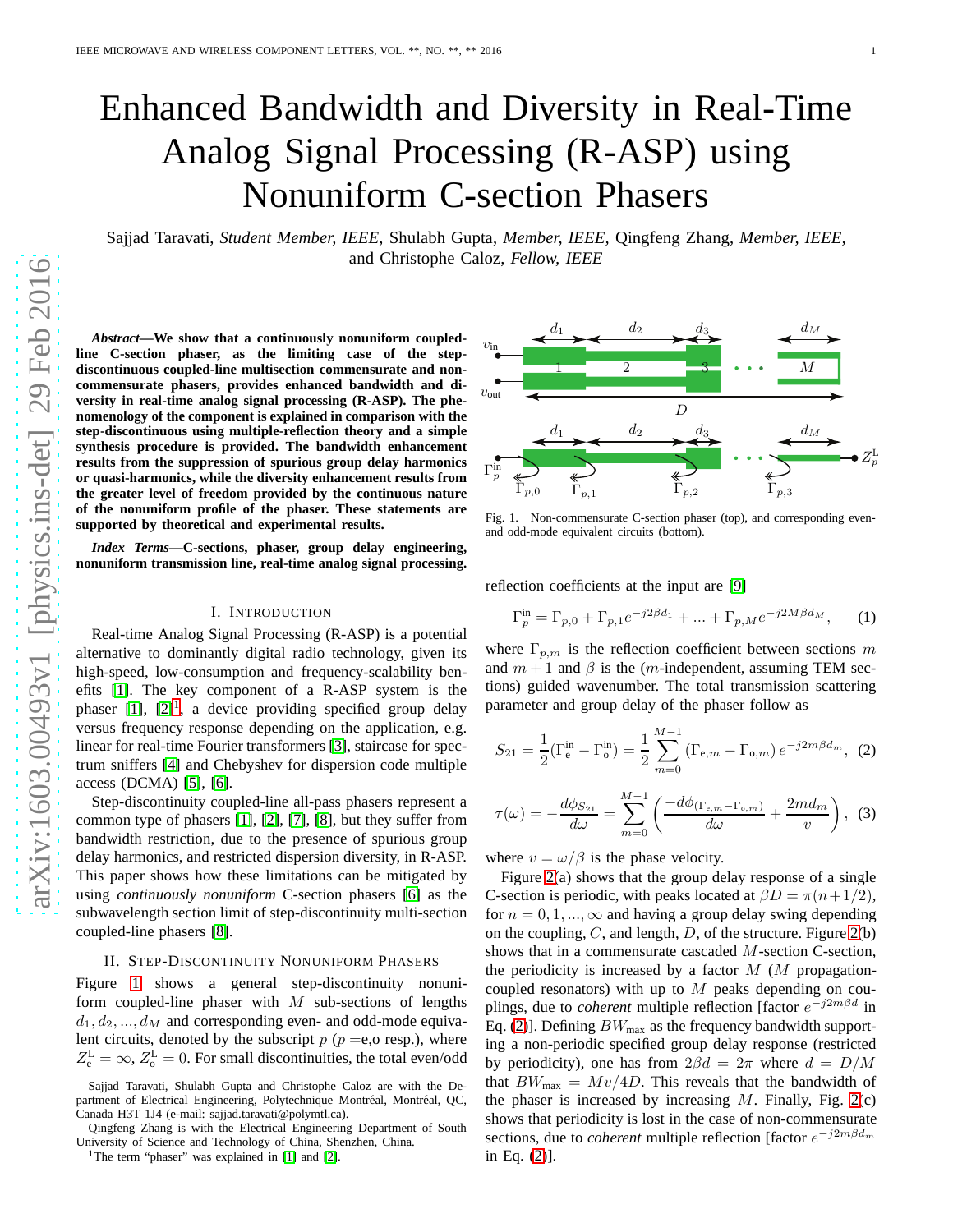Sfrag replacements



<span id="page-1-0"></span>Fig. 2. Response of step-discontinuity nonuniform phasers [\[7\]](#page-2-6). a) Single Csection. b) Two commensurate sections. c) Two non-commensurate sections.

### <span id="page-1-3"></span>III. CONTINUOUSLY MODULATED NONUNIFORM PHASERS

To synthesize the nonuniform coupled-line function  $C(z)$  $(0 < C_{\min} < C(z) < C_{\max} < 1)$  for the specified group delay response, one may use the Fourier series expansion

<span id="page-1-4"></span>
$$
C(z) = a_0 + \sum_{q=1}^{Q} \left[ a_q \cos(2\pi q z/d) + b_q \sin(2\pi q z/d) \right], \quad (4)
$$

and search for the appropriate unknown expansion coefficients  $a_q$  and  $b_q$ . The corresponding nonuniform even and odd characteristic impedances are  $Z_{0e/o}(z) = Z_0(\sqrt{1 \pm C(z)})/(1 \mp \overline{C(z)})$  [\[9\]](#page-2-8). We shall satisfy the local matching condition,  $\sqrt{Z_{0e}(z)Z_{0o}(z)} = Z_0, \quad \forall z$ , where  $Z_0$  is the ports characteristic impedance. The even and odd impedances at the input of the  $m<sup>th</sup>$  subsection,  $Z_{p,m}$ , are related to those of the  $(m+1)$ <sup>th</sup> subsection,  $Z_{p,m+1}^{in}$ , by

$$
Z_{p,m}^{\text{in}} = Z_{p,m} \frac{Z_{p,m+1}^{\text{in}} + j Z_{p,m} \tan(\beta d_m)}{Z_{p,m} + j Z_{p,m+1}^{\text{in}} \tan(\beta d_m)}.
$$
 (5)



<span id="page-1-1"></span>Fig. 3. Realization of a broad-band phasing (negative linear chirp) specification ( $D = 37$  mm =  $0.353\lambda_{g,1\text{GHz}}$ ). (a) Continuously nonuniform phaser, covering the 1 to 20 GHz bandwidth. (b) Step-discontinuity nonuniform commensurate and non-commensurate phasers with 10 sections, restricted to the 1 to 5 GHz bandwidth.

Iteratively computing  $Z_{p,m}^{\text{in}}$  from  $m = M$  to  $m = 1$  provides the even and odd reflection coefficients at the input of the overall even and odd structures via  $\Gamma_p^{\text{in}} = (Z_{p,1}^{\text{in}} Z_0$ / $(Z_{p,1}^{\text{in}}+Z_0)$ . The corresponding group delay of the phaser follows using [\(3\)](#page-0-3), and is injected into the fitness function  $F = 1/(\omega_h - \omega_l) \int_{\omega_l}^{\omega_h} |\tau(\omega) - \tau_{s(\omega)}| d\omega$ , for alignment of  $\tau(\omega)$ with the specified function  $\tau_s(\omega)$ .

Figure [3](#page-1-1) compares the performance of the continuously modulated nonuniform phaser with those of step-discontinuity nonuniform phasers. The goal is to a achieve negative linearly chirped response of at least 30 ps swing over the largest possible bandwidth between 1 and [2](#page-1-2)0  $\text{GHz}^2$ . Due to its zero subsection length  $(d/\lambda \rightarrow 0)$ , the continuously modulated phaser exhibits, according to Sec. [II,](#page-0-4) an infinite periodicity, and reaches therefore the complete specified bandwidth. In contrast, the bandwidth of the step-discontinuous phasers is restricted by spurious peaks due to excessive subsection length. The oscillations in the group delay curves, more visible in the continuously nonuniform case due to smaller large-scale variations, correspond to the resonances of the overall Csection structures ( $\beta D = \pi$ , i.e.  $\Delta f = 1.11$  GHz). These oscillations may be suppressed by using cascaded non-uniform C-sections, which also allows to increase the group delay swing, as shown in Fig. [4.](#page-2-9)

Let us finally demonstrate the dispersion diversity of the phaser by specifying 1<sup>st</sup> order to 4<sup>th</sup> order Chebyshev group delay responses. This benefits comes from the virtually unlimited degrees of freedom of the continuously nonuniform structure, in contrast to its super-wavelength step-discontinuity

<span id="page-1-2"></span><sup>2</sup>Note that the area under the  $\tau(\omega)$  curve is constant for a given length  $D$  [\[2\]](#page-2-1).